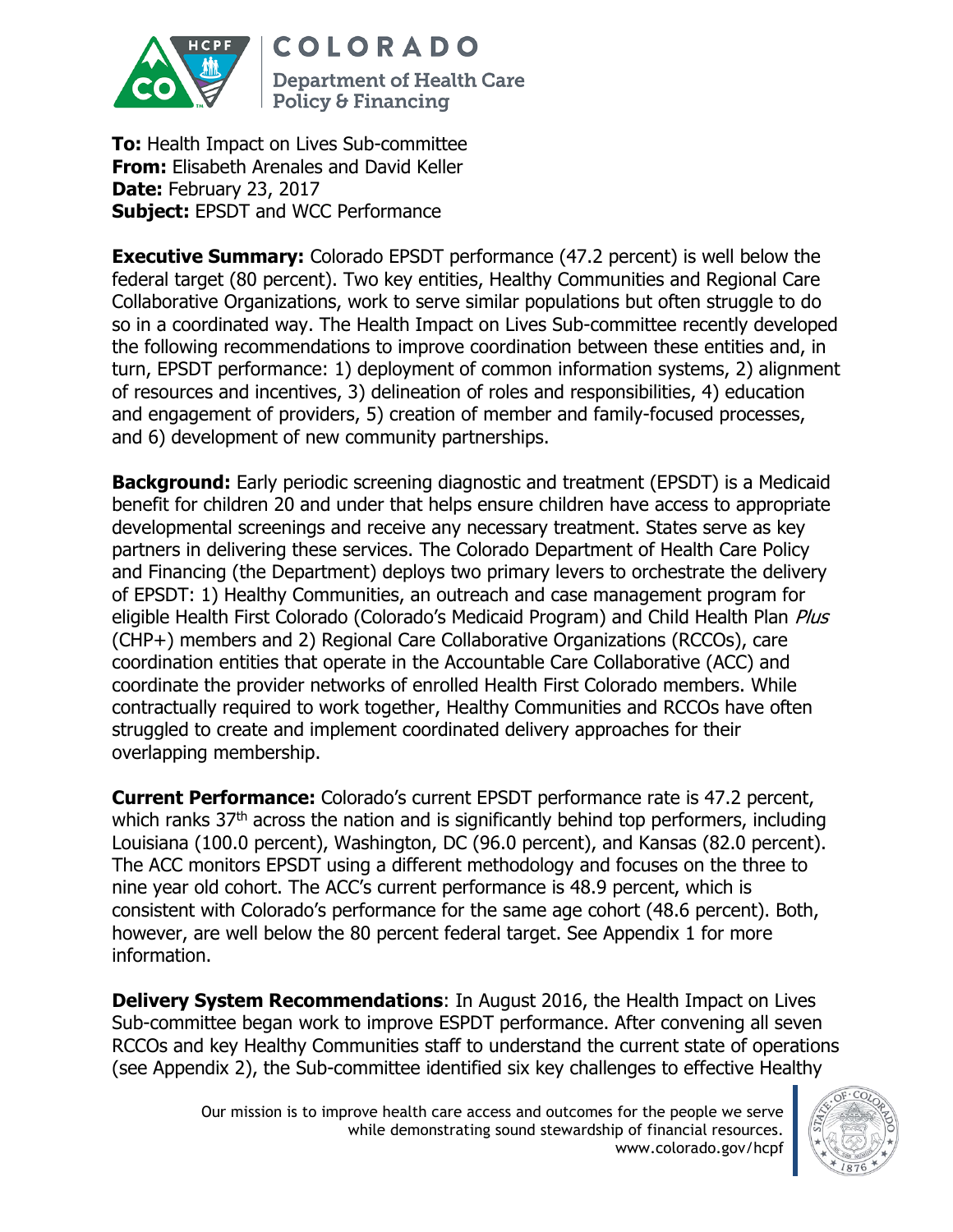Communities and RCCO collaborations and developed recommendations to address each challenge and, ultimately, to improve ESPDT performance.

1. **Data and Information Sharing**: Nearly all RCCOs identified challenges associated with sharing member data and initiative information with Healthy Communities.

Sub-Committee Recommendation: RCCOs and Healthy Communities should leverage the Salesforce system to share data regarding members. This could include sharing data files from Salesforce, purchasing and deploying Salesforce licenses at each RCCO, or building integration platforms for Salesforce and each RCCO's care management systems.

2. **Resource and incentive alignment**: Healthy Communities is responsible for outreach and education regarding EPSDT. BHOs are responsible for providing EPSDT education for their members. RCCOs are responsible for coordinating access to and utilization of the benefit. Providers are responsible for the ultimate provision of EPSDT. All have some sort of financial incentive for their respective piece.

Sub-Committee Recommendation: RCCOs should leverage KPI money to build community-based incentive programs with Health Communities or other community-based entities that have significant investment in and interaction with their respective members. Measures should also be aligned across and clearly defined among these respective stakeholders and partners.

3. **Duplication of roles and responsibilities**: Many RCCOs stated that Healthy Communities staff and care coordinators were confused about what the other player did and, more importantly, members experienced redundant services and were confused about how to access services.

Sub-Committee Recommendation: Healthy Communities should provide guidance on best practices and standard care coordination efforts of its coordinators. RCCOs should work with Healthy Communities to build from these practices and define appropriate divisions of labor between the respective programs.

4. **Provider Education and Engagement**: RCCOs commented that many BH providers had no idea what EPSDT was. They also mentioned that some physical health providers didn't employ the best coding practices.

Sub-Committee Recommendation: RCCOs and Healthy Communities staff should employ the Department's recent materials to inform providers on the benefits of well-child care. See also the Family Engagement recommendation.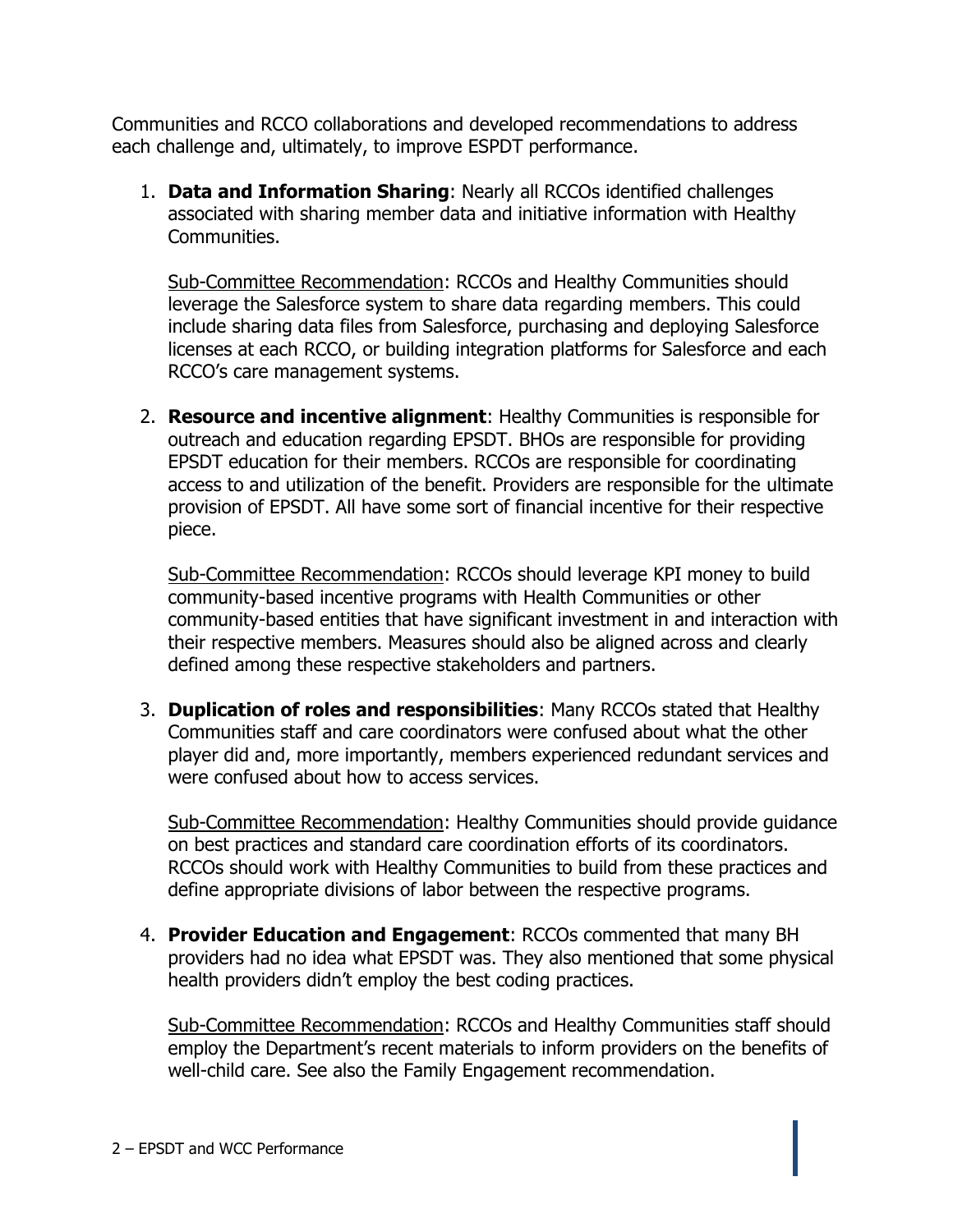5. **Family engagement/person-centered care v. system success**: While there is a programmatic KPI re: Well Child Checks, our ultimate goal is to engage families in a meaningful way so that they build generational habits of wellness and prevention.

Sub-Committee Recommendation: RCCOs, Healthy Communities, and other community partners should develop consistent messaging regarding the issues and topics well-child care could address and deploy educational messaging as they were assisting members access well child care.

6. **New partnerships**: RCCOs, BHOs, and Healthy Communities are clearly not the only stakeholders that have a vested interest in this benefit and the members.

Sub-Committee Recommendation: RCCOs should leverage KPI money to build community-based incentive programs with Health Communities or other community-based entities that have significant investment in and interaction with their respective members.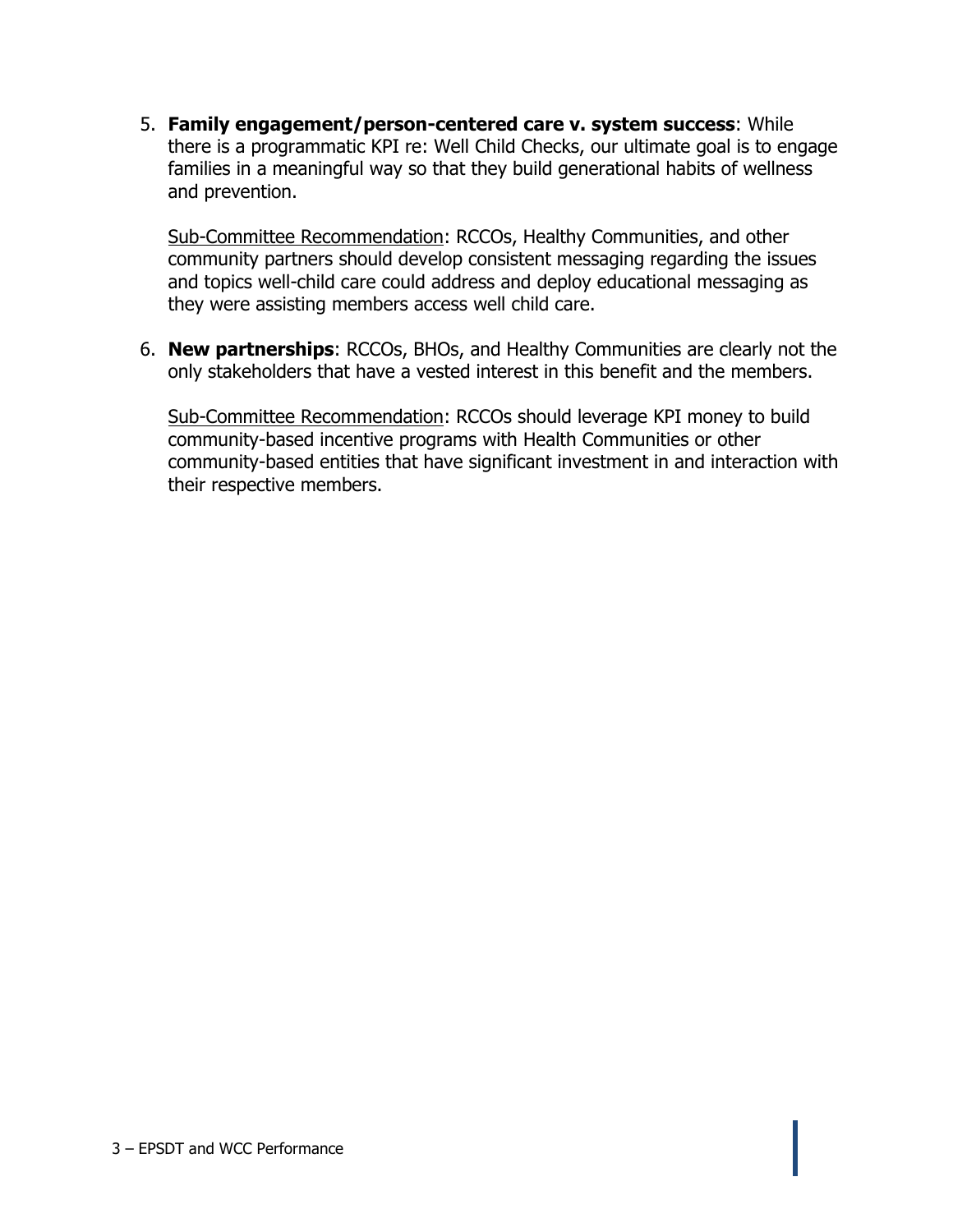## **Appendix 1**. Performance Definitions and Data

The two measures for EPSDT have noticeable differences. Unlike the national measure, the ACC indicator focuses only on children ages 3 to 9 who have been in the program for at least 90 continuous days. The ACC indicator also does not count dental visits or blood lead screenings as well child services, whereas the EPSDT measure does.

Across Colorado, EPSDT performance wanes as children get older, which is consistent with national trends (see Chart 1). In 2013, the ACC developed and implemented its own EPSDT measure but narrowed the age cohort in 2014 to three to nine year olds in light of declining performance trend. Current ACC varies by RCCO but is comparable to the overall state performance and other health plans (see Table 1).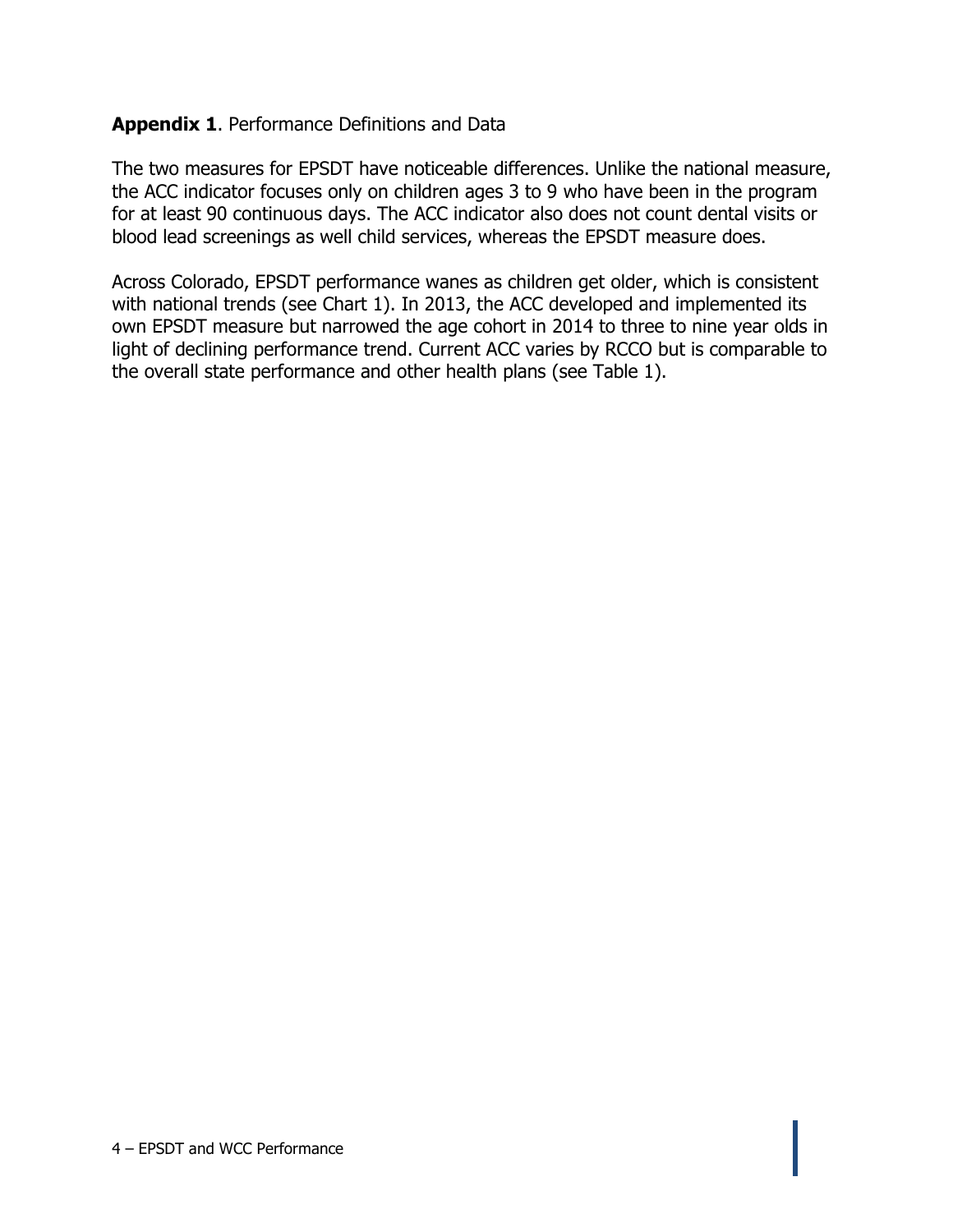

Chart 1. Colorado EPSDT Rates (by Age Group)

Note: Data from CMS covering Oct 2014 to Sept 2015.

| Table 1. Colorado EPSDT and WCC Rates (3-9 year olds) |  |  |
|-------------------------------------------------------|--|--|
|                                                       |  |  |

|                                | <b>EPSDT/WCC Completion Rate</b> |
|--------------------------------|----------------------------------|
| <b>US</b>                      | 62.7%                            |
| $\bf{CO}$                      | 48.6%                            |
| <b>ACC</b>                     | 48.6%                            |
| RCCO <sub>1</sub>              | 47.4%                            |
| RCCO <sub>2</sub>              | 44.1%                            |
| RCCO <sub>3</sub>              | 51.4%                            |
| RCCO <sub>4</sub>              | 44.3%                            |
| RCCO <sub>5</sub>              | 57.1%                            |
| RCCO <sub>6</sub>              | 51.5%                            |
| RCCO <sub>7</sub>              | 42.5%                            |
| <b>Other Medicaid Programs</b> |                                  |
| <b>FFS</b>                     | 50.0%                            |
| MCO: Denver Health             | 50.0%                            |
| <b>MCO: RMHP PRIME</b>         | 51.0%                            |

Note: US, CO, and Other Medicaid Programs rates are EPSDT rates for children ages 3 to 9 years old. ACC rates are WCC rates for children ages 3 to 9 years old. US and CO data is from CMS covering Oct 2014 to Sept 2015. Other Medicaid Programs data is from 416 Reports to CMS for 2015. ACC data is from the Colorado SDAC for April 2015 to March 2016.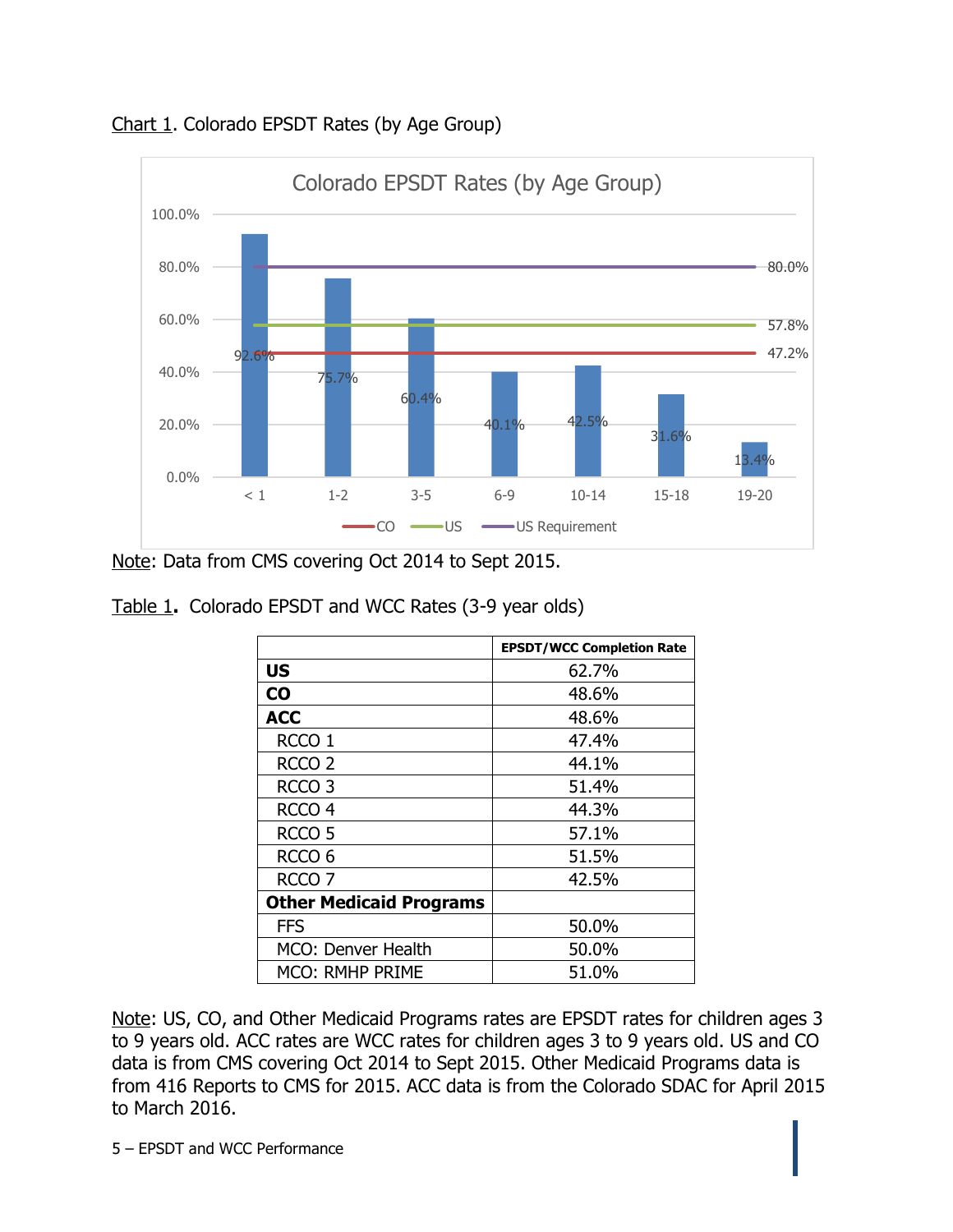## **Appendix 2.** Current Delivery System Initiatives

RCCOs are currently implementing the following efforts to improve EPSDT performance.

RCCO 1 (Rocky Mountain Health Plans): Rocky has employed a variety of initiatives to increase awareness among its members and providers re: EPSDT. It does an annual gap analysis to identify members who have not had a recent well-child care appointment. It then sends a mailing to respective members, offers a gift-card to incentivize respective parents, and provides messaging to respective practices and providers to conduct subsequent outreach. Rocky has also been implementing a program called Healthy Harbors, which integrates a multi-disciplinary care team in a primary care medical home and provides care coordination services to high-risk children and families. The team, which consists of a social worker, nurse practitioner, care coordinator, and nurse, helps members overcome access barriers and ensures compliance with standards of care. The team also stays with the members until they are deemed "stable." The intervention has shown a significant improvement in well-child care compliance in members 3+ years old (78% in Healthy Harbor members compared to 46% in non-Healthy Harbor members).

RCCO 2, 3, and 5 (Colorado Access): Colorado Access has employed three key strategies to improve EPSDT rates. The first is a care coordination collaborative between Colorado Access, HCPF, Tri-County Health Department, and CDPHE called Team 4C (Colorado Care Coordination Collaborative). The collaborative works to reduce duplication and increase alignment in care coordination efforts for children and youth with special health needs. Colorado Access has also created a database of ESPDT providers, including pediatricians, vision providers, dentists, and other specialists. The third intervention has been a partnership with Colorado Children's Healthcare Access Program to improve practice transformation and benefit utilization among Colorado Access's providers who are patient-centered medical homes. Colorado Access has experienced challenges regarding sharing data on overlapping clients with Healthy Communities as well as with school districts, overlapping efforts between Healthy Communities and Colorado Access care coordinators, poor alignment of incentives, and poor access to behavioral health providers in rural regions.

RCCO 4 (Integrated Community Health Partners): ICHP is currently working with their BHO to utilize care coordinators at Health Solutions to connect families with an established relationship with a behavioral health provider to a PCP and EPSDT benefit. The pilot will be initiated in October and will focus on children who have five or more behavioral health visits but no well child visit. They are still determining their processes and the project's respective outcome measures. ICHP has noticed that there is a lack of clarity among behavioral health providers as to the RCCO's responsibilities in administering and coordinating the EPSDT benefit. ICHP also discussed their strong Healthy Communities efforts in Chaffee and Pueblo counties. The teams have done an